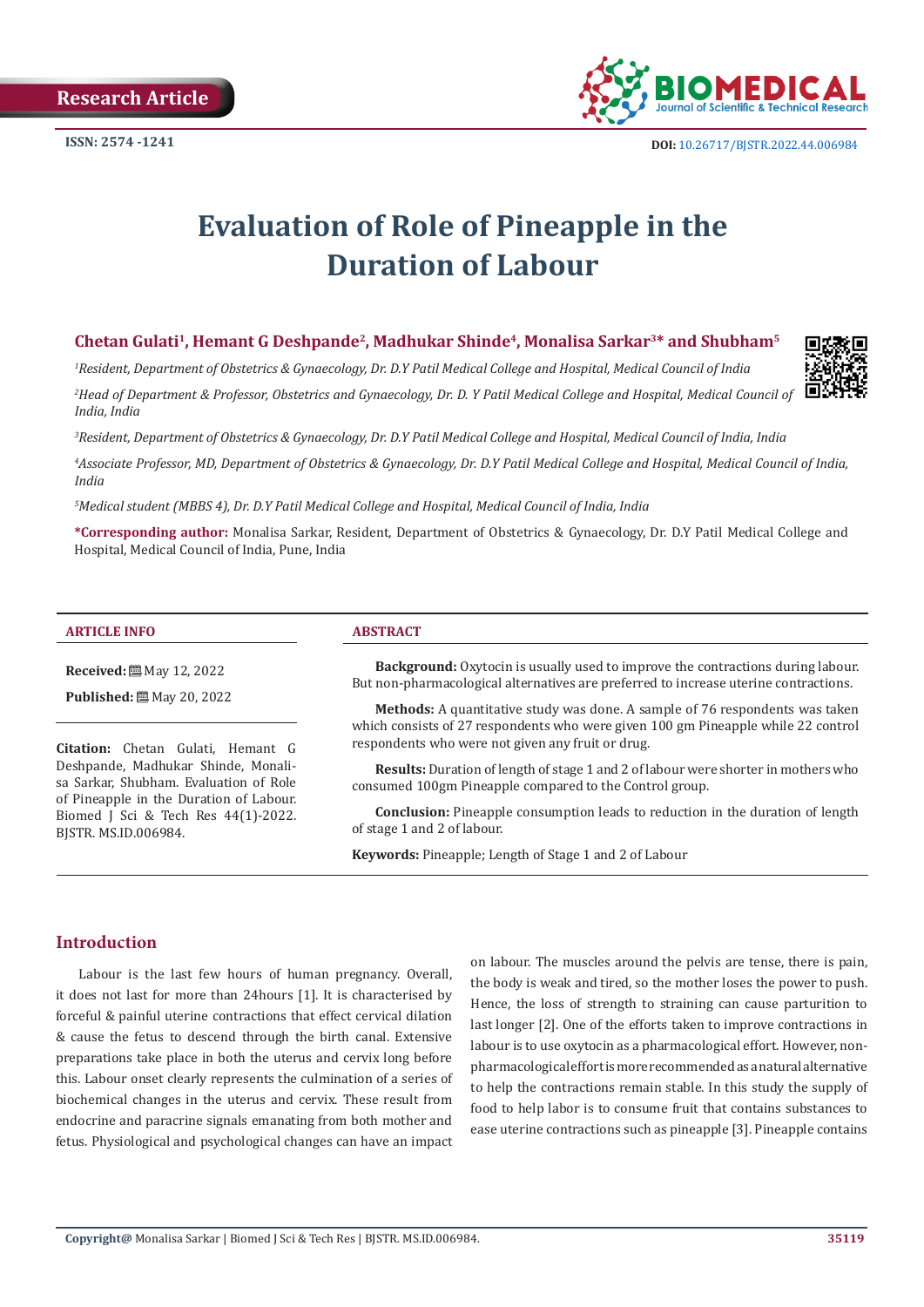high Vitamin C, sugar, minerals, serotonin and bromealin enzymes [4]. In 100grams of Pineapple fruit contain variety of nutritional elements which can stabilize uterine contractions, ease the labour and meet the nutritional needs of mothers. By consuming 100grams of Pineapple the time of latent phase of Stage 1 is expected to help mothers deliver the baby smoothly and the condition of the mother and baby are in good health.

# **Materials and Methods**

A quantitative study was done. The population was mothers in latent phase of stage one. The sample was 76 respondents which consist of 27 respondents who had pineapples (100 g) and 22 control respondents who did not have any fruit or drug. They were taken from Dr D.Y. Patil Medical College in compliance with the inclusion and exclusion criteria.

#### **Inclusion Criteria**

- **1)** Age group > 18 years
- **2)** Term pregnant women
- **3)** No co-morbidities.

#### **Exclusion Criteria**

- **1)** Preterm
- **2)** Gestational Diabetes Mellitus and other co-morbidities
- **3)** Contracted Pelvis.

#### **Data Analysis**

#### **The Characteristics of Respondents (Table 1)**

#### **Table 1.**

| Respondent<br>Characteristic | Pineapple      |               | Control |               |
|------------------------------|----------------|---------------|---------|---------------|
|                              | N              | $\frac{0}{0}$ | N       | $\frac{0}{0}$ |
| Ages                         |                |               |         |               |
| 18 - 35 years                | 38             | 90.4          | 36      | 78.2          |
| >35 years                    | $\overline{4}$ | 9.5           | 10      | 23.8          |
| <b>Occupation</b>            |                |               |         |               |
| Home maker                   | 28             | 66.6          | 30      | 65.2          |
| Working                      | 14             | 33.3          | 16      | 34.7          |
| Parity                       |                |               |         |               |
| Primipara                    | 22             | 52.3          | 22      | 47.8          |
| Multipara                    | 20             | 47.6          | 24      | 52.1          |
| Anaemia                      |                |               |         |               |
| Anaemic                      | 8              | 19.04         | 6       | 13.04         |
| Normal Hb                    | 34             | 80.9          | 40      | 86.9          |
| TOTAL                        | 42             | 100           | 46      | 100           |

**Interpretation:** Based on above table, the characteristic of respondents is:

- **a) Age:** In the pineapple group, from 42 respondents, there were 38 respondents (90.40%) mostly who are 18-35 years old, there were 4 respondents (9.5%) who are >35 years old.
- **b) Occupation:** In the pineapple group, from 42 respondents, 28 (66.6%) were homemakers, meanwhile in the control group from 46 respondents, 30 (65.2%) did not work.
- **c) Hb:** In the pineapple group, from 42 respondents there were 34 (80.9%) respondents had mostly normal Hb while in in the control group of from 46 respondents, 6 (13.04%) were anemic.
- **d) Parity:** In the pineapple group, from 42 respondents, there were 22 respondents (52.3%), whom are mostly primipara, in the control group from 46 respondents, there were 22 respondents (47.8%) whom are mostly primipara.

### **The Difference in Time Duration in Labour Between Study and Control Group**

**Stage I:** (Duration of labour in Pineapple group – Duration of labour in Control group) = 704.624 min.

**Stage II:** (Duration of labour in Pineapple group – Duration of labour in Control group) = 28.421 min.

Based on the results of Table 1, the length of stage I of the intervention of pineapple consumed showed P value  $0.012 < \alpha$  0.05. Meanwhile, the length of the stage II the intervention of pineapple consumed showed P value 0.029 <α 0,05

#### **Discussion**

#### **The Characteristic and Normality of Respondents**

Based on the results of statistical tests on the characteristics of research subjects, it showed that there were no significant differences in the characteristics of respondents based on age and work among two groups. However, there are differences in the characteristics of respondents based on Hb and parity between the two groups. Therefore, it can be concluded that the characteristics of respondents based on Hb, and parity affect the results of the intervention in the two groups. Low Hb levels in pregnant women until the time of the labor process affect the work of the reproductive muscles, namely the uterine muscles, pelvic muscles and ligaments. This results in the mother not to have the power to push which influence on the opening of the birth canal and finally the labor process has difficulty [5]. Abnormalities of power (contraction) are found in *primigravida*, especially old *primigravidas.* In multiparas,